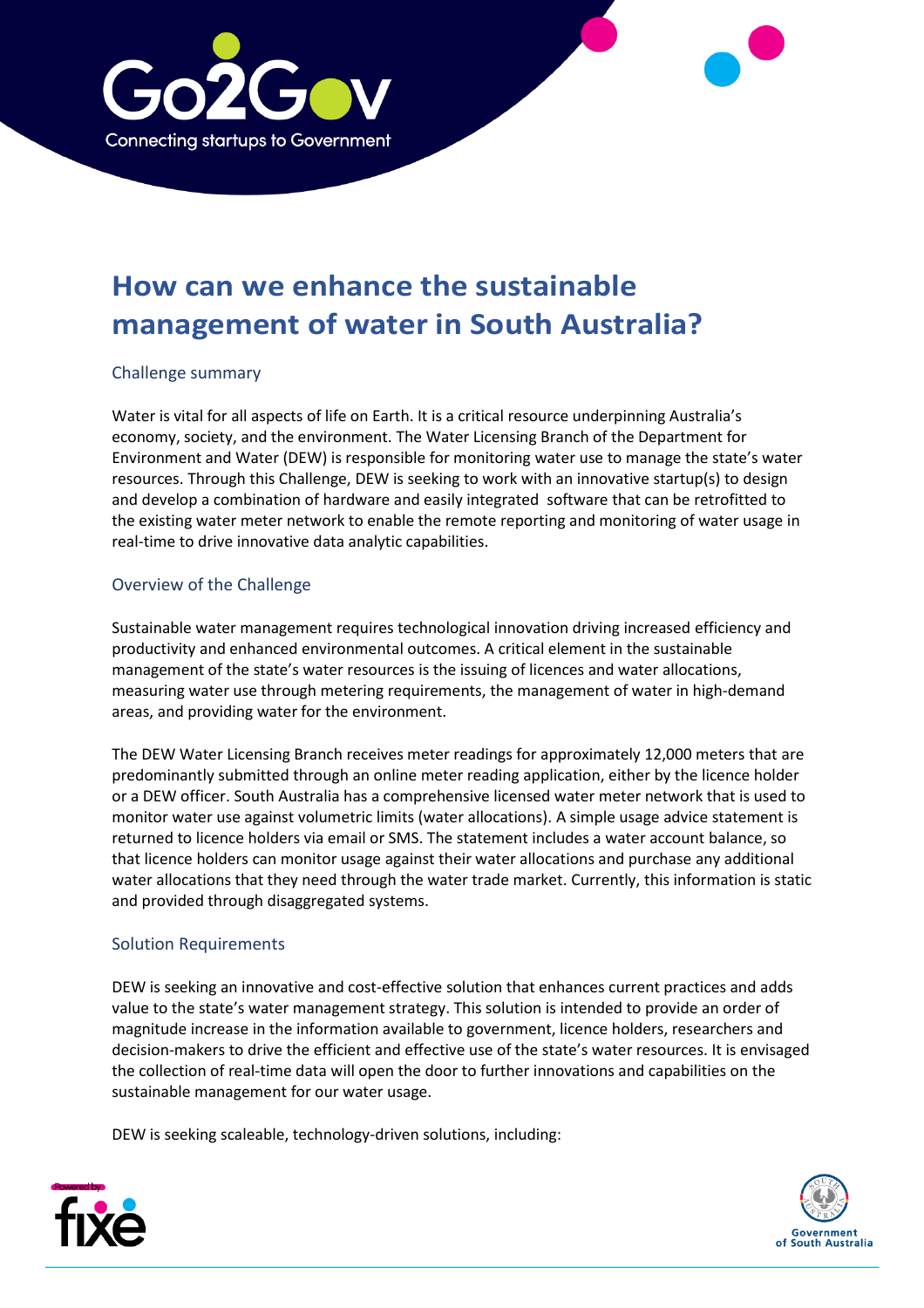

- 1. The design of electronic output device (EOD) units that can be deployed to an existing meter fleet consisting of a diverse range of meter types, manufacturers and models, to allow for transmission of real-time data to the State Water Register (owned by DEW).
- 2. The development of a software application suitable for desktop and mobile devices that can receive usage data for each water licence holder from the State Water Register and provide analytical information back to the licence holder that assists with their management requirements. For example, warnings when the use is approaching allocation limits, when usage has exceeded allocation limits and when a water allocation is projected to be under utilised. Such warnings could also be supported with information such as:
	- current water trade prices
	- penalty charge implications
	- comparison to previous years usage
	- crop application rates
	- allocation announcements
	- water market announcements, etc.

Each meter within the network must conform to the South Australian Licensed Water Use Meter Specification, where one of the requirements of this specification is that a meter shall be capable of being fitted with an EOD, to allow for transmission of information to distant points. This may be by way of an EOD included on/in the meter or by the availability of an optional and fully compatible EOD device that can easily be retrofitted to each meter at a future date.

The South Australian licensed water use meter fleet is privately owned, whereby each licence holder is responsible for the purchase and maintenance of their own meter(s). This has resulted in a diverse fleet of meter types, manufacturers and models, where its estimated there are 27 different models in operation across the network.

## Commercial benefits of the solution

When water users take water in excess of their water allocation, it has the potential to put the state's water resources at risk and impact those who depend on these resources.

To deter this behaviour, significant penalties apply when licence holders exceed their water allocations. These penalty rates are set at a value to ensure that penalty charges are significantly greater than the value of purchasing water allocations through the water trade market. 205 penalty charges were issued in 2018-19, and a further 154 in 2019-20, to licence holders across South Australia who exceeded their licence allocation.

In addition to penalties for taking water in excess of a water allocation, licence holders can be issued an expiation for not supplying meter readings to DEW, as required by a condition of their water licence. 86 expiations were issued in 2018-19 and a further 54 in 2019-20, to licence holders across South Australia for failure to provide meter readings. These expiations are currently set at \$1,090 per offence.